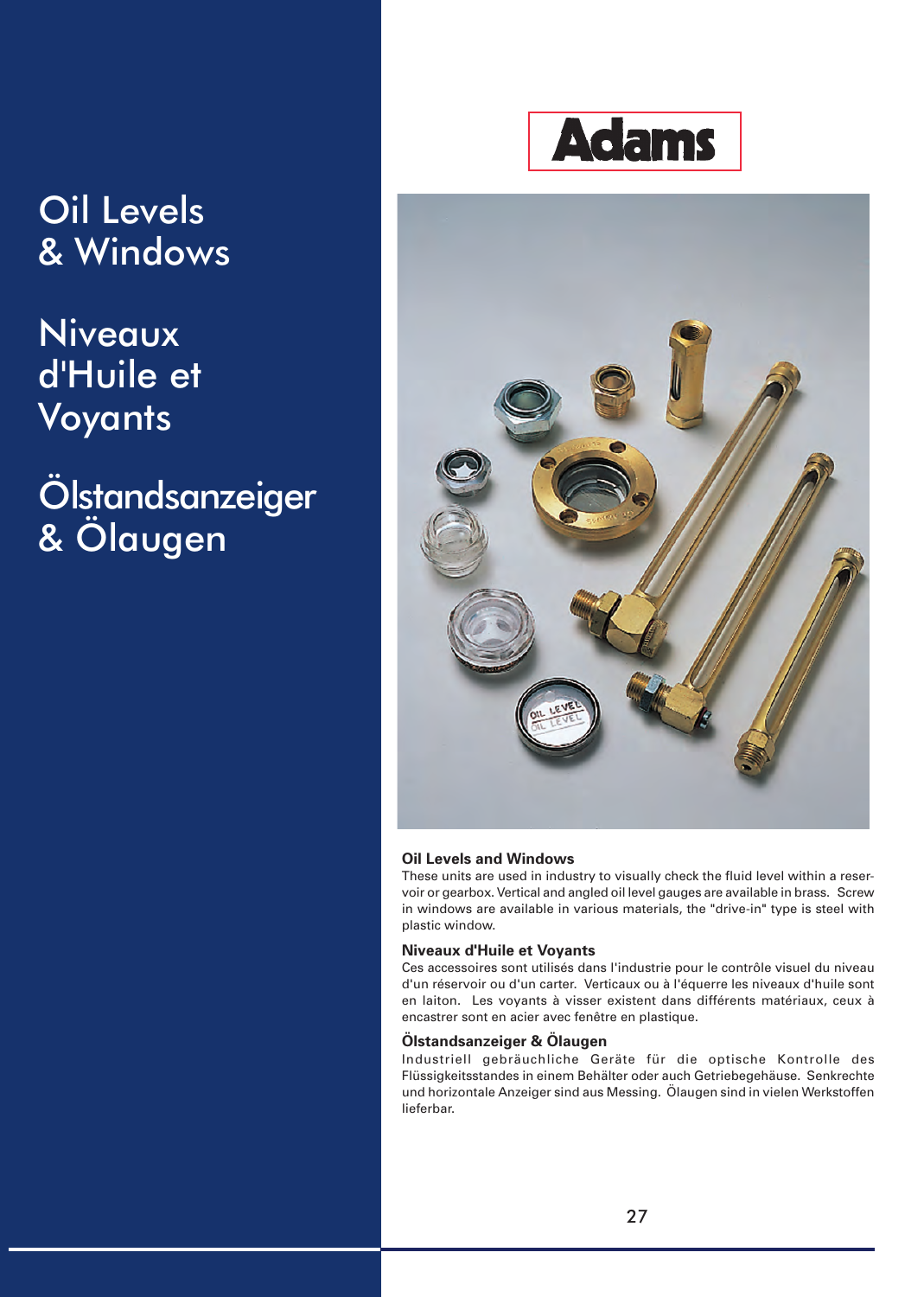## **Oil Levels and Windows Adams** 28

#### OIL LEVELS

#### **WITH LOCKNUT (DIN 3018)**

Material - BRASS, GLASS Finish - NATURAL Maximum WorkingTemperature 90°C

| Product<br>Code                  | A                           | B<br>mm  | С<br>mm  | D<br>mm  |
|----------------------------------|-----------------------------|----------|----------|----------|
| <b>FGM 150</b><br><b>FGM 160</b> | $\frac{1}{8}$<br><b>BSP</b> | 50<br>60 | 13<br>13 | 27<br>27 |
| <b>FGM 180</b>                   |                             | 80       | 13       | 27       |
| <b>FGM 250</b>                   |                             | 50       | 13       | 27       |
| <b>FGM 260</b>                   |                             | 60       | 13       | 27       |
| <b>FGM 280</b>                   |                             | 80       | 13       | 27       |
| <b>FGM 2100</b>                  | $\frac{1}{4}$               | 100      | 13       | 27       |
| <b>FGM 2125</b>                  | <b>BSP</b>                  | 125      | 13       | 27       |
| <b>FGM 2150</b>                  |                             | 150      | 13       | 27       |
| <b>FGM 2175</b>                  |                             | 175      | 13       | 27       |
| <b>FGM 2200</b>                  |                             | 200      | 13       | 27       |
| <b>FGM 2250</b>                  |                             | 250      | 13       | 27       |
| <b>FGM 2300</b>                  |                             | 300      | 13       | 27       |
| <b>FGM 350</b>                   |                             | 50       | 13       | 34       |
| <b>FGM 360</b>                   |                             | 60       | 13       | 34       |
| <b>FGM 380</b>                   |                             | 80       | 13       | 34       |
| <b>FGM 3100</b>                  | $\frac{3}{8}$               | 100      | 13       | 34       |
| <b>FGM 3125</b>                  | <b>BSP</b>                  | 125      | 13       | 34       |
| <b>FGM 3150</b>                  |                             | 150      | 13       | 34       |
| <b>FGM 3175</b>                  |                             | 175      | 13       | 34       |
| <b>FGM 3200</b>                  |                             | 200      | 13       | 34       |
| <b>FGM 3250</b>                  |                             | 250      | 13       | 34       |
| <b>FGM 3300</b>                  |                             | 300      | 13       | 34       |
| <b>FGM 4100</b>                  |                             | 100      | 16       | 38       |
| <b>FGM 4125</b>                  | $\frac{1}{2}$               | 125      | 16       | 38       |
| <b>FGM 4150</b>                  | <b>BSP</b>                  | 150      | 16       | 38       |
| <b>FGM 4200</b>                  |                             | 200      | 16       | 38       |
| <b>FGM 4250</b>                  |                             | 250      | 16       | 38       |

# $\overline{B}$  $\overline{C}$ DRAIN PLUG D FITTED AS **STANDARD**

#### **WITH BANJO COUPLING (DIN 3018)**

Material - BRASS, GLASS. Finish - NATURAL Maximum Working Temperature 90°C

| Product<br>Code | A             | B<br>mm | C<br>mm | D<br>mm |
|-----------------|---------------|---------|---------|---------|
| <b>FGB 160</b>  |               | 60      | 16      | 28      |
| <b>FGB 180</b>  | $\frac{1}{8}$ | 80      | 16      | 28      |
| <b>FGB 1100</b> | <b>BSP</b>    | 100     | 16      | 28      |
| <b>FGB 1125</b> |               | 125     | 16      | 28      |
| <b>FGB 250</b>  |               | 50      | 16      | 30      |
| <b>FGB 260</b>  |               | 60      | 16      | 30      |
| <b>FGB 280</b>  |               | 80      | 16      | 30      |
| FGB 2100        | $\frac{1}{4}$ | 100     | 16      | 30      |
| FGB 2125        | <b>BSP</b>    | 125     | 16      | 30      |
| FGB 2150        |               | 150     | 16      | 30      |
| FGB 2175        |               | 175     | 16      | 30      |
| FGB 2200        |               | 200     | 16      | 30      |
| FGB 2250        |               | 250     | 16      | 30      |
| FGB 2300        |               | 300     | 16      | 30      |
|                 |               |         |         |         |

 $\frac{3}{8}$  BSP,  $\frac{1}{2}$  BSP and NPT sizes available on request

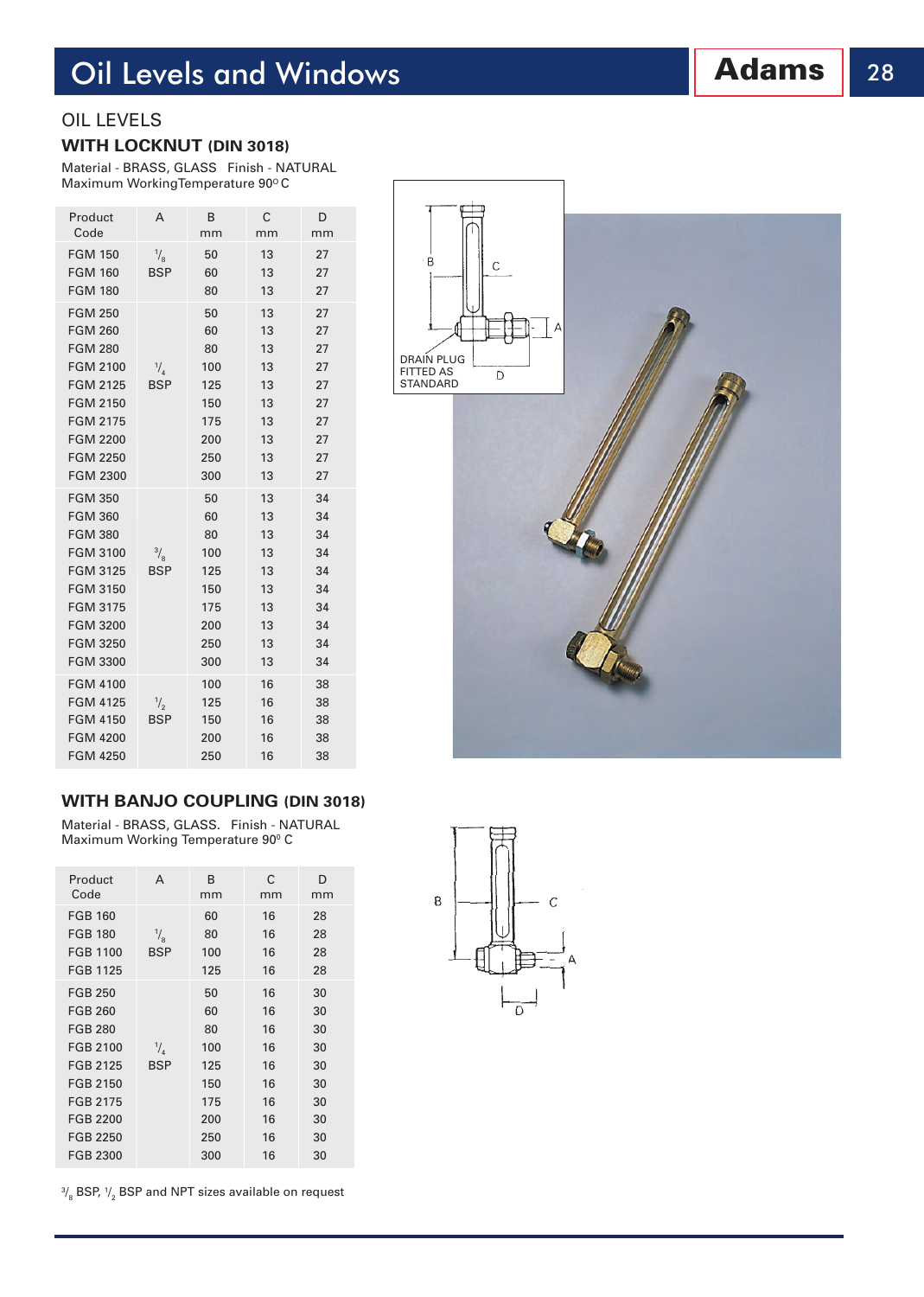## Oil Levels and Windows

#### OIL LEVELS

#### **VERTICAL (DIN 3018)**

Material - BRASS, GLASS. Finish - NATURAL Maximum Working Temperature 90°C

| Product                                                                                                                                                                                 | А                           | в                                                               | C                                                        | D                                              |
|-----------------------------------------------------------------------------------------------------------------------------------------------------------------------------------------|-----------------------------|-----------------------------------------------------------------|----------------------------------------------------------|------------------------------------------------|
| Code                                                                                                                                                                                    |                             | mm                                                              | mm                                                       | mm                                             |
| <b>FGV 250</b><br><b>FGV 260</b><br><b>FGV 280</b><br><b>FGV 2100</b><br><b>FGV 2125</b><br><b>FGV 2150</b><br><b>FGV 2175</b><br><b>FGV 2200</b><br><b>FGV 2250</b><br><b>FGV 2300</b> | $\frac{1}{4}$<br><b>BSP</b> | 50<br>60<br>80<br>100<br>125<br>150<br>175<br>200<br>250<br>300 | 13<br>13<br>13<br>13<br>13<br>13<br>13<br>13<br>13<br>13 | 8<br>8<br>8<br>8<br>8<br>8<br>8<br>8<br>8<br>8 |



 $\overline{A}$ 

 $\frac{3}{8}$  BSP,  $\frac{1}{2}$  BSP and NPT sizes available on request

**OIL LINE FLOW**

Material - BRASS, GLASS, NITRILE. Finish - NATURAL. Maximum Working Pressure 2 bar. Maximum Working Temperature 80°C

| Product<br>Code | A                   | B                 | C<br>mm | A/FLATS<br>mm |
|-----------------|---------------------|-------------------|---------|---------------|
| OL 4279         | $\frac{1}{6}$ BSP   | $\frac{1}{6}$ BSP | 70      | 19            |
| OL 4280         | $\frac{1}{8}$ NPT   | $\frac{1}{6}$ NPT | 70      | 19            |
| OL 4281         | $\frac{1}{4}$ BSP   | $\frac{1}{4}$ BSP | 62      | 21            |
| OL 4282         | $\frac{1}{4}$ NPT   | $\frac{1}{4}$ NPT | 62      | 21            |
| OL 4283         | $\frac{3}{8}$ BSP   | $\frac{3}{8}$ BSP | 76      | 31.75         |
| OL 4284         | $\frac{3}{8}$ NPT   | $\frac{3}{8}$ NPT | 76      | 31.75         |
| OL 4285         | $\frac{1}{2}$ , BSP | $\frac{1}{2}$ BSP | 70      | 32            |
| OL 4286         | $\frac{1}{2}$ NPT   | $\frac{1}{2}$ NPT | 70      | 32            |

## $\overline{C}$

#### **FLANGED**

Material - BRASS, GLASS Finish - NATURAL Maximum Working Pressure 1 bar. Maximum Working Temperature 100°C

| Product<br>Code              | $\mathsf{A}$<br>mm | R.<br>mm | $\overline{C}$<br>mm | D.<br>mm   | NF.<br>mm     | mm               | mm           |
|------------------------------|--------------------|----------|----------------------|------------|---------------|------------------|--------------|
| CW 4032 31.8 57.2<br>CW 4033 | 38.1               | 65.1     | 46.8<br>54.8         | 4.8<br>4.8 | $9.5^{\circ}$ | 9.5 17.5<br>17.5 | 31.8<br>38.1 |

#### **DRIVE IN**

Material - STEEL, PERSPEX Finish - ZINC PLATE Maximum Working Pressure 0 7 bar.

Maximum Working Temperature 70<sup>°</sup> C with 0 2 bar pressure

| Product | Hole            | А               | B    | C.   | D   |
|---------|-----------------|-----------------|------|------|-----|
| Code    | Diameter        |                 | mm   | mm   | mm  |
| DW 4064 | $22.23 - 22.28$ | $22.30 - 22.35$ | 17.5 | 7.1  | 0.4 |
| DW 4061 | $31.75 - 31.80$ | $31.83 - 31.88$ | 25.4 | 8.7  | 0.4 |
| DW 4062 | $38.10 - 38.15$ | $3818 - 3823$   | 31.8 | 9.5  | 0.4 |
| DW 4063 | $50.80 - 50.85$ | $50.88 - 50.93$ | 44.5 | 10.8 | 0.4 |

Add suffix **'A'** to part No. if reflector is required.







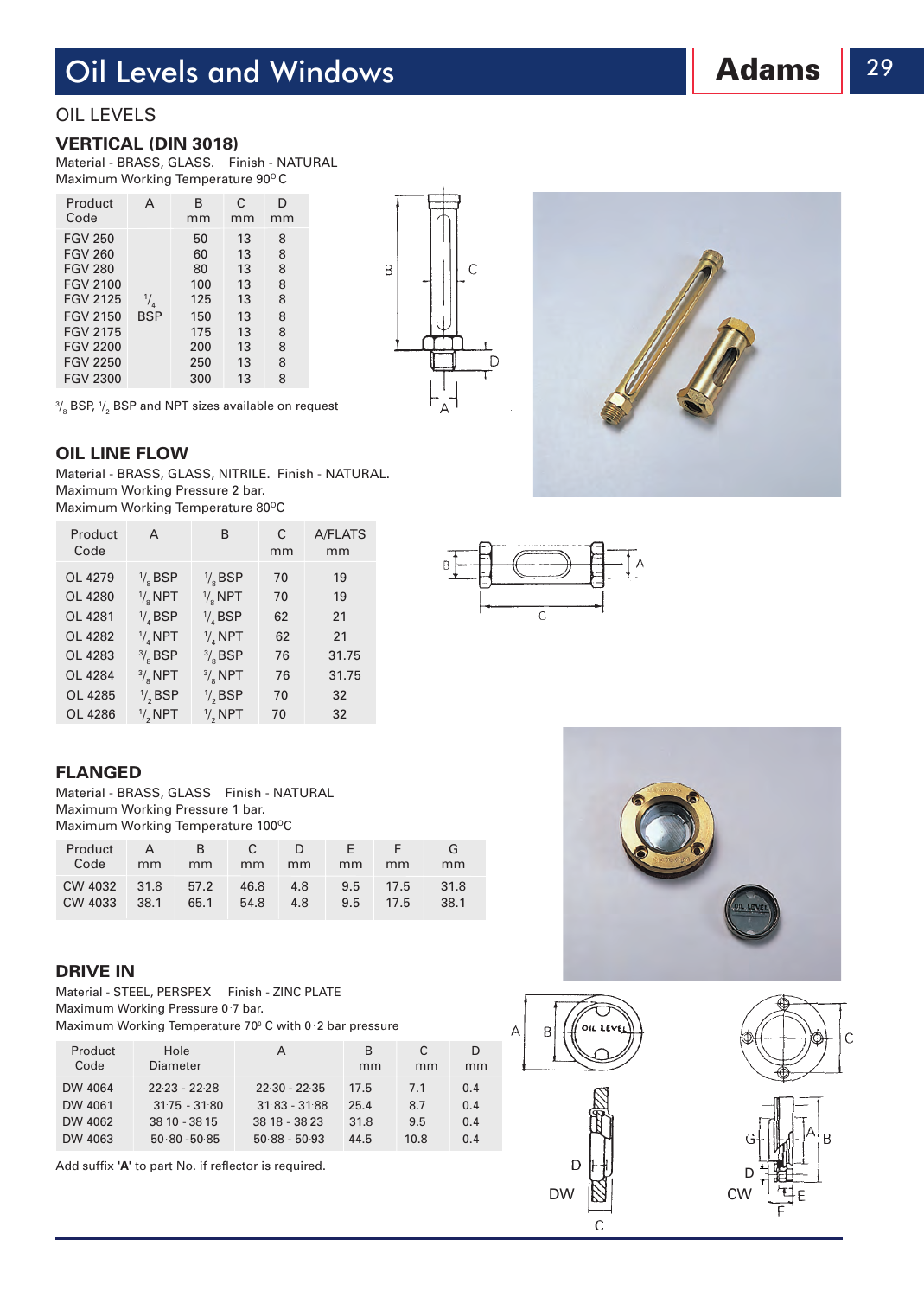#### OIL WINDOWS

#### **PLEXIGLASS, ALUMINIUM BODY**

Maximum Working Pressure 3.5 bar. Maximum Working Temperature 70°C

| Product | A                   | B  | C  | D  | E. |
|---------|---------------------|----|----|----|----|
| Code    |                     | mm | mm | mm | mm |
| AW 1145 | $\frac{1}{4}$ BSP   | 8  | 15 | 8  | 17 |
| AW 1150 | $\frac{3}{8}$ BSP   | 8  | 16 | 11 | 22 |
| AW 1155 | $\frac{1}{2}$ , BSP | 9  | 17 | 15 | 27 |
| AW 1160 | $\frac{3}{4}$ BSP   | 10 | 20 | 20 | 32 |
| AW 1165 | 1 BSP               | 14 | 24 | 25 | 41 |
| AW 1170 | $1.1/4$ BSP         | 14 | 24 | 33 | 50 |
| AW 1175 | $1.1/2$ , BSP       | 14 | 24 | 38 | 55 |

#### **HEAT RESISTANT GLASS, ALUMINIUM BODY**

Maximum Working Pressure 10 bar. Maximum Working Temperature 130°C

| Product<br>Code | А                    | B<br>mm | С  | D  | E<br>mm |
|-----------------|----------------------|---------|----|----|---------|
|                 |                      |         | mm | mm |         |
| AW 1245         | $\frac{1}{4}$ BSP    | 8       | 15 | 8  | 17      |
| AW 1250         | $\frac{3}{6}$ , BSP  | 8       | 16 | 11 | 22      |
| AW 1255         | $\frac{1}{2}$ , BSP  | 9       | 17 | 15 | 27      |
| AW 1260         | $\frac{3}{4}$ BSP    | 10      | 20 | 20 | 32      |
| AW 1265         | 1 BSP                | 14      | 24 | 25 | 41      |
| AW 1270         | $1\frac{1}{4}$ BSP   | 14      | 24 | 33 | 50      |
| AW 1275         | $1\frac{1}{2}$ , BSP | 14      | 24 | 38 | 55      |
| AW 1280         | 2 BSP                | 14      | 24 | 46 | 70      |
| AW 1955         | $M12 \times 1.5$     | 8       | 15 | 8  | 17      |
| AW 1960         | M16 x 1.5            | 8       | 16 | 11 | 22      |
| AW 1964         | $M20 \times 1.5$     | 9       | 17 | 15 | 27      |
| AW 1972         | $M24 \times 2$       | 9       | 17 | 15 | 27      |
| AW 1974         | $M26 \times 1.5$     | 10      | 20 | 20 | 32      |
| AW 1977         | $M27 \times 1.5$     | 10      | 20 | 20 | 32      |
| AW 1980         | $M30 \times 1.5$     | 14      | 24 | 25 | 41      |
| AW 1983         | $M33 \times 1.5$     | 14      | 24 | 25 | 41      |
| AW 1993         | $M42 \times 2$       | 14      | 24 | 33 | 50      |



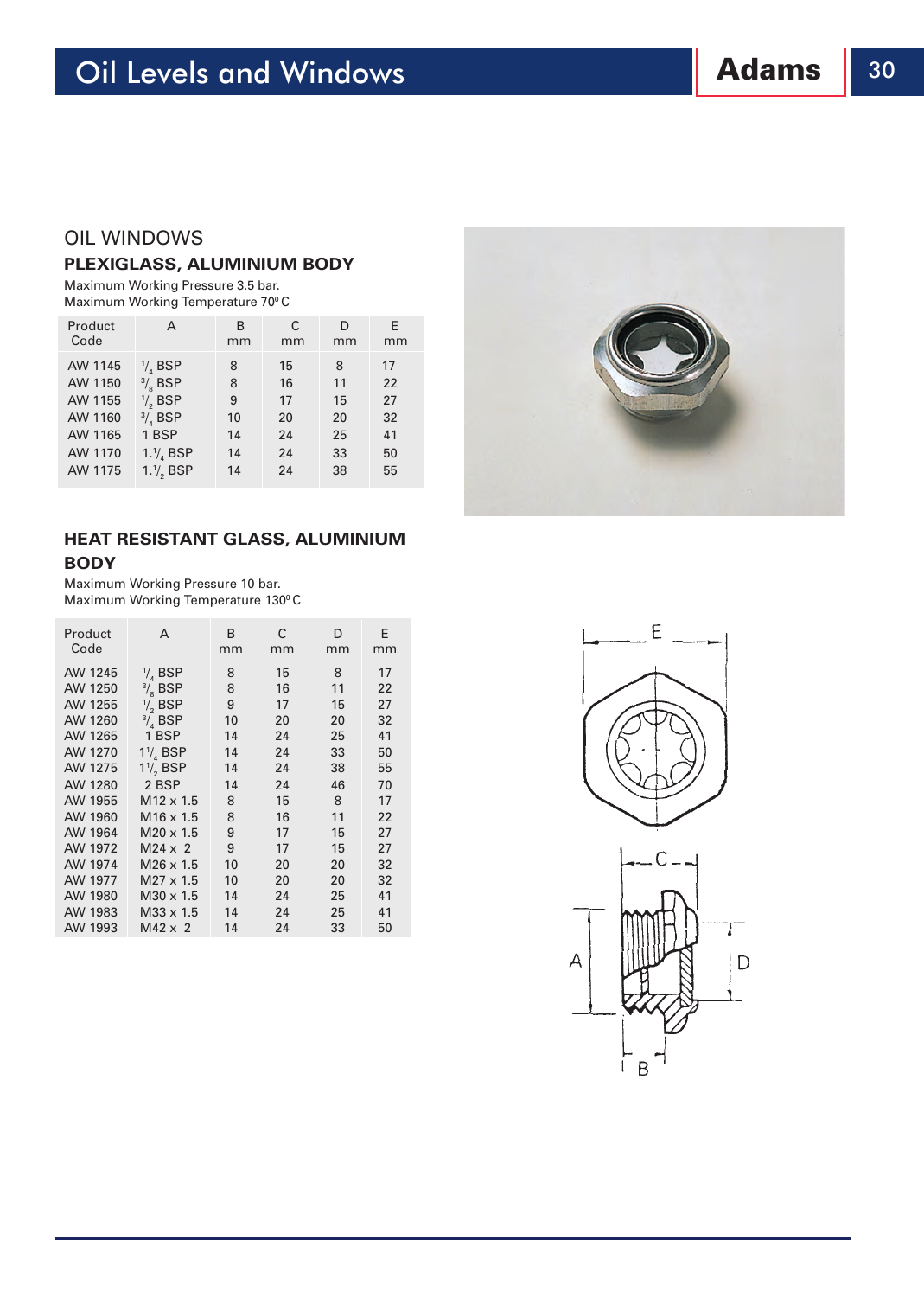## **Oil Levels and Windows Adams** 31

#### OIL WINDOWS

#### **PLASTIC**

Material - PLEXIGLASS Maximum Working Pressure 3 bar. Maximum Working Temperature 80°C

| Product        | A                    | B    | С    | D  | Ε  |
|----------------|----------------------|------|------|----|----|
| Code           |                      | mm   | mm   | mm | mm |
| PW 4210        | $\frac{1}{4}$ BSP    | 8.2  | 13.2 | 6  | 17 |
| PW 4211        | $\frac{3}{8}$ BSP    | 9.2  | 15.7 | 9  | 22 |
| PW 4212        | $\frac{1}{2}$ , BSP  | 10   | 18   | 12 | 24 |
| PW 4213        | $\frac{3}{4}$ BSP    | 12.2 | 21.2 | 16 | 30 |
| <b>PW 4214</b> | 1 BSP                | 11.6 | 20.6 | 22 | 36 |
| <b>PW 4215</b> | $1\frac{1}{4}$ BSP   | 12.8 | 22.3 | 28 | 46 |
| PW 4216        | $1\frac{1}{2}$ , BSP | 13.8 | 25   | 33 | 50 |
| <b>PW 4217</b> | 2 BSP                | 13.8 | 26   | 43 | 60 |
| PW 4520        | $M12 \times 1$       | 8.2  | 13.2 | 6  | 17 |
| PW 4521        | $M16 \times 1.5$     | 9.2  | 15.7 | 9  | 22 |
| <b>PW 4522</b> | $M20 \times 1.5$     | 10.0 | 18.0 | 12 | 24 |
| PW 4523        | $M24 \times 1.5$     | 12.2 | 21.2 | 16 | 30 |
| PW 4524        | $M26 \times 1.5$     | 12.2 | 21.2 | 16 | 30 |
| <b>PW 4525</b> | $M27 \times 1.5$     | 12.2 | 21.2 | 16 | 30 |
| <b>PW 4526</b> | M33 x 1.5            | 11.6 | 20.6 | 22 | 36 |
| PW 4527        | M35 x 1.5            | 11.6 | 22.5 | 25 | 41 |
| <b>PW 4528</b> | $M42 \times 1.5$     | 12.8 | 22.3 | 28 | 46 |
| PW 4529        | $M48 \times 1.5$     | 13.8 | 25.0 | 33 | 50 |
| PW 4530        | $M60 \times 2$       | 13.8 | 26.0 | 43 | 60 |





#### **PLASTIC DOMED**

Material - POLYCARBONATE Maximum Working Pressure 3 bar. Maximum Working Temperature 70°C

| Product | A                   | B  | С  | D  | E. |
|---------|---------------------|----|----|----|----|
| Code    |                     | mm | mm | mm | mm |
| PR 4300 | $\frac{1}{2}$ , BSP | 10 | 30 | 14 | 24 |
| PR 4301 | $\frac{3}{4}$ BSP   | 12 | 34 | 20 | 30 |
| PR 4302 | 1 BSP               | 12 | 36 | 23 | 36 |
| PR 4310 | M20 X 1.5           | 10 | 30 | 14 | 24 |
| PR 4311 | M27 X 1.5           | 13 | 34 | 16 | 30 |
| PR 4312 | M33 X 1.5           | 12 | 36 | 22 | 36 |